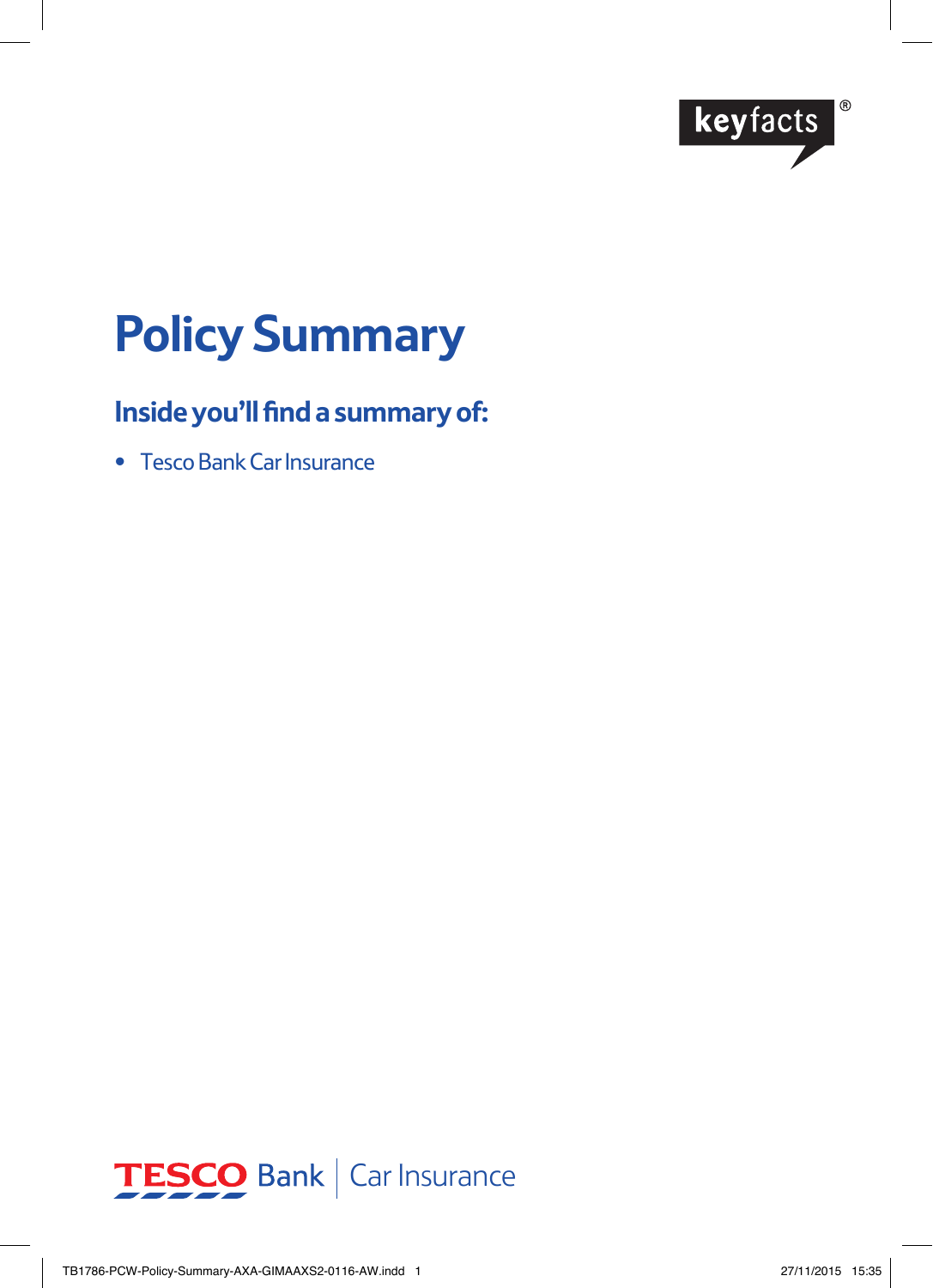# **Tesco Bank Car Insurance Policy Summary**



This is a summary of cover available under Tesco Bank Car Insurance. It does not include all the policy benefits, limits and exclusions. Full terms and conditions can be found in the Policy Booklet, a copy of which is available from Tesco Bank.

Tesco Bank Car Insurance is underwritten by AXA Insurance UK plc, except for Section M – Motor Legal Protection (Tesco Legal Guard) which is underwritten by Ageas Insurance Limited. A member of the AXA Group of Companies. AXA Insurance UK plc and Ageas Insurance Limited are authorised by the Prudential Regulation Authority and regulated by the Financial Conduct Authority and the Prudential Regulation Authority.

The contract is made up of:

- **•** The Policy Booklet, this gives full details of the terms and conditions.
- **•** Policy Schedule, this shows the period of insurance, which sections of the policy apply, whether your cover is comprehensive (Comp), third party fire and theft (TPF&T) or third party only (TPO) and details of applicable excesses and endorsements.
- **•** Statement of Fact, this shows the information you have provided to us.

You must tell Tesco Bank about any changes to the information detailed on your Statement of Fact or Policy Schedule. Please remember that if you do not tell Tesco Bank about any changes this could result in your contract of insurance being voided (as if the policy never existed), all claims under your policy being refused and all premiums that you have paid being retained.

# **Significant Features and Benefits (Cover)**

Tesco Bank will inform you of your level of policy cover. This will also be shown on your quotation documents and on your Policy Schedule when cover is issued.

| Cover                           | <b>Comp</b> | TPF&T |      | <b>TPO</b> Significant Limitations                                                                                                                                                                                            | <b>Policy Section</b> |
|---------------------------------|-------------|-------|------|-------------------------------------------------------------------------------------------------------------------------------------------------------------------------------------------------------------------------------|-----------------------|
| Liabilities to third<br>parties | <b>Yes</b>  | Yes   | Yes  | £20 million limit for third party property damage<br>and, subject to written approval, £5 million limit<br>for costs and expenses.                                                                                            | Н                     |
| Use of your<br>car in EU        | Yes         | Yes   | Yes: | For Comp or TPF&T policies, cover is extended<br>for use of the car in the EU for up to 90 days<br>during the policy year.<br>All policies are covered for third party liabilities<br>for the duration of cover under EU law. |                       |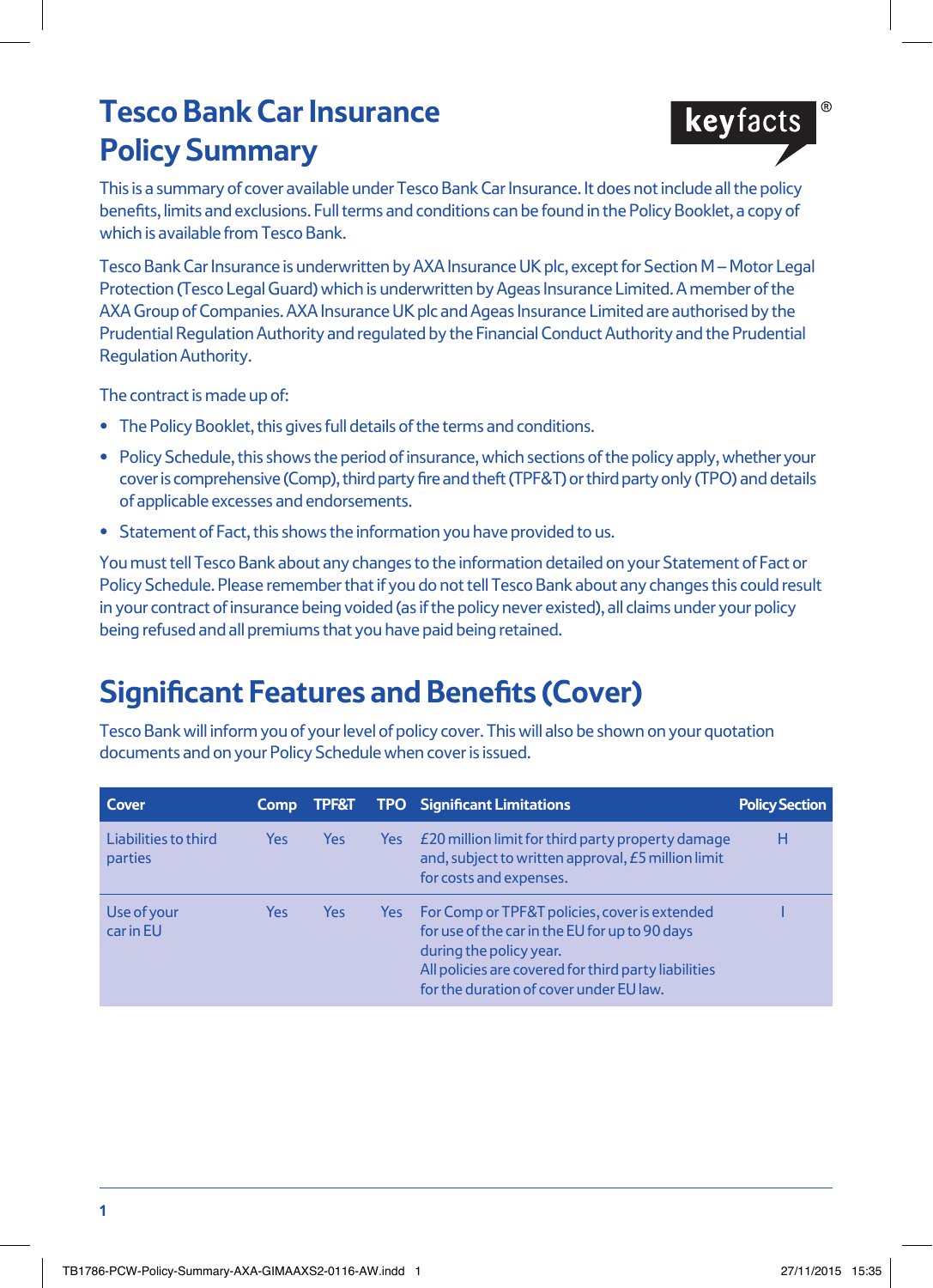| <b>No</b><br>No<br>Market value.<br>Accidental damage to<br>Yes<br>A<br>Subject to excesses.<br>own car<br>Additional excesses for young or<br>inexperienced drivers.<br>New car replacement only for cars up to<br>1 year old and where you are the first and only<br>registered keeper.<br>No cover if claim occurs while you, or any named<br>driver, is driving illegally due to exceeding the<br>legal limit of alcohol or the use of drugs.<br>Yes<br><b>Yes</b><br>No<br>Market value.<br>C<br>Damage to<br>own car by<br>Subject to excesses.<br>fire or theft<br>New car replacement only for cars up to<br>1 year old and where you are the first and only<br>registered keeper.<br>Yes<br>No<br>Unlimited for manufacturer's standard fit.<br>L<br>Audio, navigational,<br>Yes<br>phone and<br>£1,000 limit for non-manufacturer fit (in both<br>entertainment<br>circumstances equipment must be permanently<br>fitted to the car).<br>equipment<br>Yes<br><b>No</b><br>No<br>G<br>Personal belongings<br>Up to £200 for each incident.<br>B<br><b>Windscreen cover</b><br><b>No</b><br>£125 limit for replacement and $E40$ limit for repair<br>Yes<br>No<br>if Tesco Glass Line is not used. Subject to excesses.<br><b>No</b><br>Personal accident<br>Yes<br>No<br>Е<br>Cover is only for policyholder or partner.<br>Death £5,000.<br>Loss of sight or limb £5,000.<br>Maximum of £10,000 for any one accident and<br>£5,000 limit to any one person in one accident.<br><b>No</b><br>No<br>F<br><b>Medical expenses</b><br>Yes<br>Up to £100 in medical expenses for each injured<br>person in your car.<br><b>No</b><br>Only provided where your car is being repaired<br>D<br>Courtesy car<br>Yes<br>No<br>by one of our approved repairers for as long as<br>the repairs take. Vehicle provided will typically<br>be a small city car.<br>A courtesy car will not be provided if your vehicle<br>is written off or declared a total loss, or the<br>vehicle being repaired is a van.<br><b>Onward travel</b><br><b>No</b><br>No<br>Up to £150 refunded towards the costs of<br>N<br>Yes<br>completing a journey.<br>N<br><b>Uninsured driver</b><br>Yes<br><b>No</b><br>No<br>No claim discount reinstated and excess refunded<br>if an identified, uninsured driver is responsible for<br>promise<br>loss or damage to your car.<br><b>No</b><br>N<br>Theft of keys<br>Yes<br>No<br>Up to £500 refunded towards the costs of<br>replacing locks and keys.<br>Subject to excess. | Cover | Comp | <b>TPF&amp;T</b> | <b>TPO</b> | <b>Significant Limitations</b> | <b>Policy Section</b> |
|------------------------------------------------------------------------------------------------------------------------------------------------------------------------------------------------------------------------------------------------------------------------------------------------------------------------------------------------------------------------------------------------------------------------------------------------------------------------------------------------------------------------------------------------------------------------------------------------------------------------------------------------------------------------------------------------------------------------------------------------------------------------------------------------------------------------------------------------------------------------------------------------------------------------------------------------------------------------------------------------------------------------------------------------------------------------------------------------------------------------------------------------------------------------------------------------------------------------------------------------------------------------------------------------------------------------------------------------------------------------------------------------------------------------------------------------------------------------------------------------------------------------------------------------------------------------------------------------------------------------------------------------------------------------------------------------------------------------------------------------------------------------------------------------------------------------------------------------------------------------------------------------------------------------------------------------------------------------------------------------------------------------------------------------------------------------------------------------------------------------------------------------------------------------------------------------------------------------------------------------------------------------------------------------------------------------------------------------------------------------------------------------------------------------------------------------------------------------------------------------------|-------|------|------------------|------------|--------------------------------|-----------------------|
|                                                                                                                                                                                                                                                                                                                                                                                                                                                                                                                                                                                                                                                                                                                                                                                                                                                                                                                                                                                                                                                                                                                                                                                                                                                                                                                                                                                                                                                                                                                                                                                                                                                                                                                                                                                                                                                                                                                                                                                                                                                                                                                                                                                                                                                                                                                                                                                                                                                                                                      |       |      |                  |            |                                |                       |
|                                                                                                                                                                                                                                                                                                                                                                                                                                                                                                                                                                                                                                                                                                                                                                                                                                                                                                                                                                                                                                                                                                                                                                                                                                                                                                                                                                                                                                                                                                                                                                                                                                                                                                                                                                                                                                                                                                                                                                                                                                                                                                                                                                                                                                                                                                                                                                                                                                                                                                      |       |      |                  |            |                                |                       |
|                                                                                                                                                                                                                                                                                                                                                                                                                                                                                                                                                                                                                                                                                                                                                                                                                                                                                                                                                                                                                                                                                                                                                                                                                                                                                                                                                                                                                                                                                                                                                                                                                                                                                                                                                                                                                                                                                                                                                                                                                                                                                                                                                                                                                                                                                                                                                                                                                                                                                                      |       |      |                  |            |                                |                       |
|                                                                                                                                                                                                                                                                                                                                                                                                                                                                                                                                                                                                                                                                                                                                                                                                                                                                                                                                                                                                                                                                                                                                                                                                                                                                                                                                                                                                                                                                                                                                                                                                                                                                                                                                                                                                                                                                                                                                                                                                                                                                                                                                                                                                                                                                                                                                                                                                                                                                                                      |       |      |                  |            |                                |                       |
|                                                                                                                                                                                                                                                                                                                                                                                                                                                                                                                                                                                                                                                                                                                                                                                                                                                                                                                                                                                                                                                                                                                                                                                                                                                                                                                                                                                                                                                                                                                                                                                                                                                                                                                                                                                                                                                                                                                                                                                                                                                                                                                                                                                                                                                                                                                                                                                                                                                                                                      |       |      |                  |            |                                |                       |
|                                                                                                                                                                                                                                                                                                                                                                                                                                                                                                                                                                                                                                                                                                                                                                                                                                                                                                                                                                                                                                                                                                                                                                                                                                                                                                                                                                                                                                                                                                                                                                                                                                                                                                                                                                                                                                                                                                                                                                                                                                                                                                                                                                                                                                                                                                                                                                                                                                                                                                      |       |      |                  |            |                                |                       |
|                                                                                                                                                                                                                                                                                                                                                                                                                                                                                                                                                                                                                                                                                                                                                                                                                                                                                                                                                                                                                                                                                                                                                                                                                                                                                                                                                                                                                                                                                                                                                                                                                                                                                                                                                                                                                                                                                                                                                                                                                                                                                                                                                                                                                                                                                                                                                                                                                                                                                                      |       |      |                  |            |                                |                       |
|                                                                                                                                                                                                                                                                                                                                                                                                                                                                                                                                                                                                                                                                                                                                                                                                                                                                                                                                                                                                                                                                                                                                                                                                                                                                                                                                                                                                                                                                                                                                                                                                                                                                                                                                                                                                                                                                                                                                                                                                                                                                                                                                                                                                                                                                                                                                                                                                                                                                                                      |       |      |                  |            |                                |                       |
|                                                                                                                                                                                                                                                                                                                                                                                                                                                                                                                                                                                                                                                                                                                                                                                                                                                                                                                                                                                                                                                                                                                                                                                                                                                                                                                                                                                                                                                                                                                                                                                                                                                                                                                                                                                                                                                                                                                                                                                                                                                                                                                                                                                                                                                                                                                                                                                                                                                                                                      |       |      |                  |            |                                |                       |
|                                                                                                                                                                                                                                                                                                                                                                                                                                                                                                                                                                                                                                                                                                                                                                                                                                                                                                                                                                                                                                                                                                                                                                                                                                                                                                                                                                                                                                                                                                                                                                                                                                                                                                                                                                                                                                                                                                                                                                                                                                                                                                                                                                                                                                                                                                                                                                                                                                                                                                      |       |      |                  |            |                                |                       |
|                                                                                                                                                                                                                                                                                                                                                                                                                                                                                                                                                                                                                                                                                                                                                                                                                                                                                                                                                                                                                                                                                                                                                                                                                                                                                                                                                                                                                                                                                                                                                                                                                                                                                                                                                                                                                                                                                                                                                                                                                                                                                                                                                                                                                                                                                                                                                                                                                                                                                                      |       |      |                  |            |                                |                       |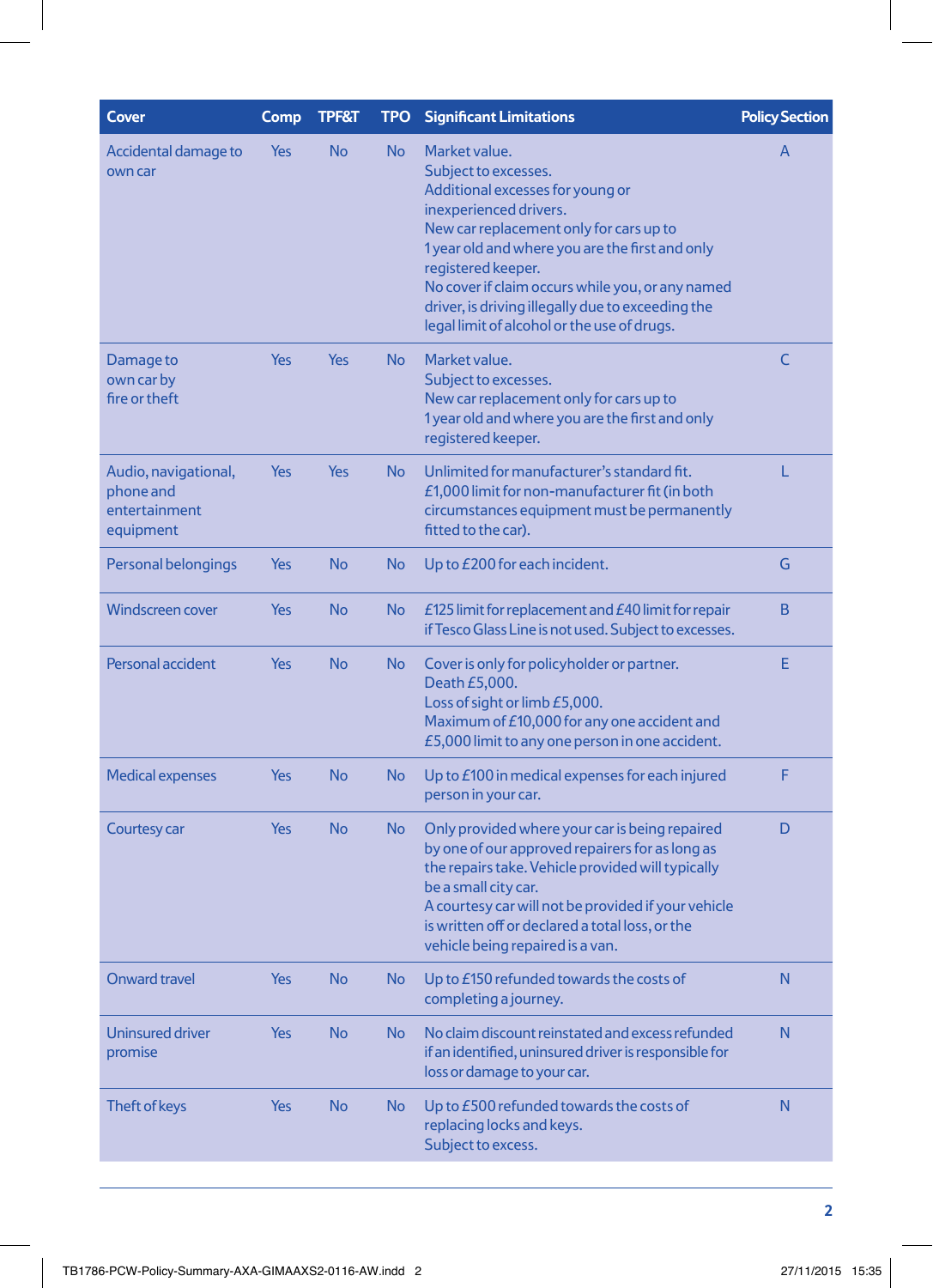| <b>Cover</b>                                                                                       | Comp       | <b>TPF&amp;T</b> | <b>TPO</b> | <b>Significant Exclusions and Limitations</b>                                                                                                                                                                                                                                                                                                                                                                                                                                                                                                            | <b>Policy Section</b> |
|----------------------------------------------------------------------------------------------------|------------|------------------|------------|----------------------------------------------------------------------------------------------------------------------------------------------------------------------------------------------------------------------------------------------------------------------------------------------------------------------------------------------------------------------------------------------------------------------------------------------------------------------------------------------------------------------------------------------------------|-----------------------|
| Loss of or damage to:                                                                              |            |                  |            |                                                                                                                                                                                                                                                                                                                                                                                                                                                                                                                                                          |                       |
| $\bullet$ The car                                                                                  | <b>Yes</b> | Yes              | <b>No</b>  | When no-one is in the car unless all its<br>windows, doors, roof openings and hood are<br>closed and locked and all keys or devices are<br>kept securely away from the car by you or                                                                                                                                                                                                                                                                                                                                                                     | A&C                   |
| • Personal belongings                                                                              | Yes        | <b>No</b>        | <b>No</b>  |                                                                                                                                                                                                                                                                                                                                                                                                                                                                                                                                                          | G                     |
| • Audio, navigational,<br>phone and<br>entertainment<br>equipment                                  | Yes        | <b>Yes</b>       | <b>No</b>  | the person authorised to use the car.<br>There is no cover for locks and keys beyond<br>the cover provided under Section N (which<br>does not apply to TPF&T and TPO policies).                                                                                                                                                                                                                                                                                                                                                                          | L                     |
| Loss of or damage<br>to the car or audio,<br>navigational, phone<br>and entertainment<br>equipment | <b>Yes</b> | <b>Yes</b>       | <b>No</b>  | Extra costs due to parts or replacements not<br>being available in the UK, Northern Ireland,<br>Channel Islands or Isle of Man.<br>Caused by someone taking the car without<br>your permission, unless the incident is reported<br>to the police and assigned a crime reference<br>number and you do not subsequently make<br>any statement to the police that the car was<br>taken with your permission.<br>Deliberate damage to the car by anyone<br>insured under your policy.                                                                        | A, C & L              |
| Liabilities to third<br>parties for driving<br>a car which does not<br>belong to you               | Yes        | <b>Yes</b>       | <b>Yes</b> | Cover only applies for the policyholder and only<br>if shown on the certificate of motor insurance.<br>Use outside UK, Northern Ireland, Channel<br>Islands or Isle of Man is not covered. A car<br>registered outside the UK, Northern Ireland,<br>Channel Islands or Isle of Man is not covered.<br>If your car is disposed of or damaged beyond<br>economical repair.<br>Cover is not provided when using a car for<br>which there is no current and valid policy of<br>insurance in place.<br>No cover for damage to the vehicle you<br>are driving. | н                     |
| Audio, navigational<br>phone and<br>entertainment<br>equipment                                     | Yes        | Yes              | <b>No</b>  | Equipment not permanently fitted to<br>the car.                                                                                                                                                                                                                                                                                                                                                                                                                                                                                                          | L                     |
| Personal belongings                                                                                | Yes        | <b>No</b>        | <b>No</b>  | Money, business goods, tools and telephones.                                                                                                                                                                                                                                                                                                                                                                                                                                                                                                             | G                     |
| Personal accident                                                                                  | Yes        | <b>No</b>        | <b>No</b>  | Suicide.<br>Failure to wear a seat belt.<br>If a driver is driving illegally due to exceeding<br>the legal limit of alcohol or use of drugs.                                                                                                                                                                                                                                                                                                                                                                                                             | E                     |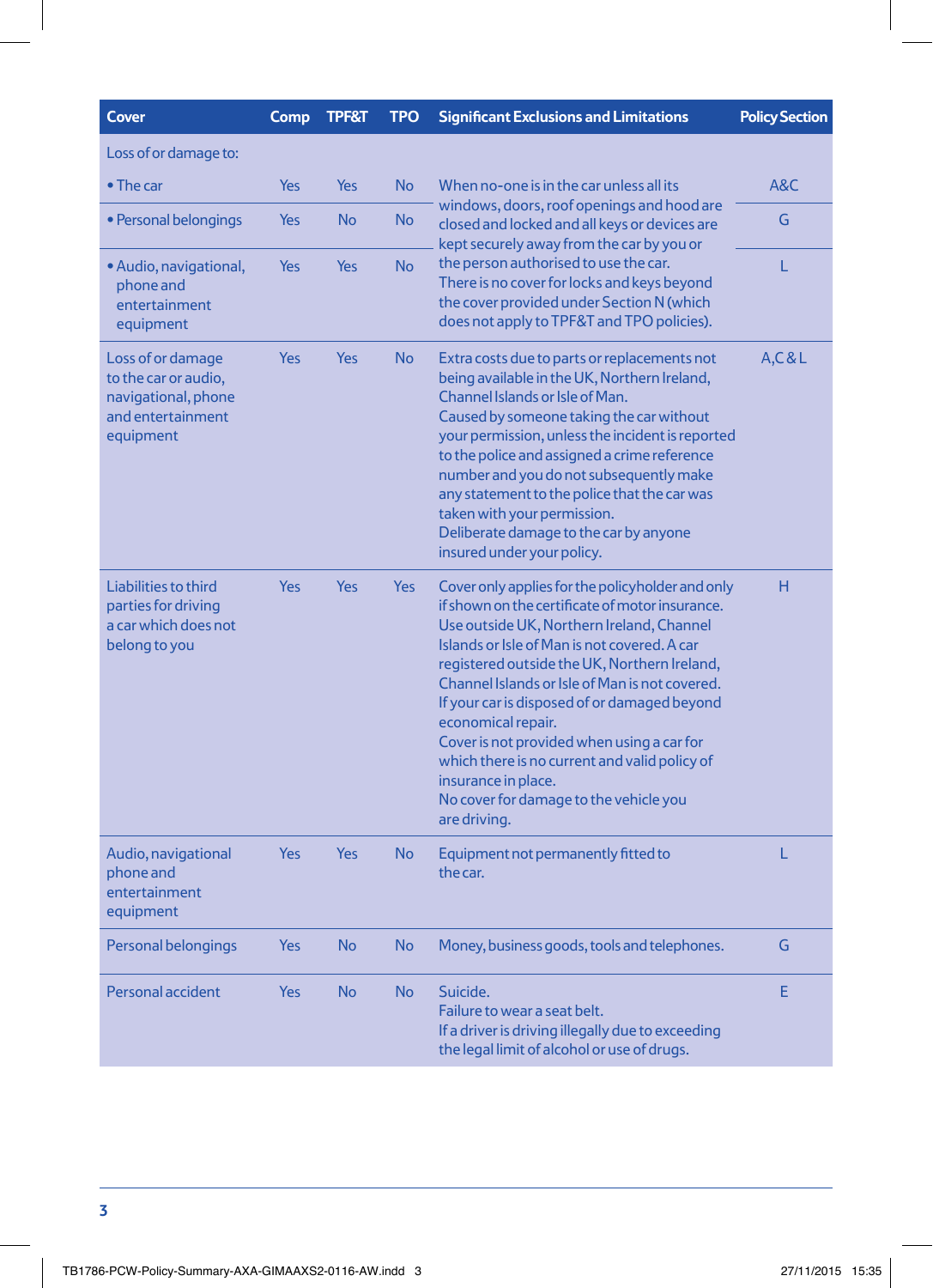| <b>Cover</b>                                                                                                                                                                                        | <b>Comp</b> | TPF&T     |           | <b>TPO</b> Significant Exclusions and Limitations                                                                                                                                                                                                                                                                                                                                                                             | <b>Policy Section</b> |
|-----------------------------------------------------------------------------------------------------------------------------------------------------------------------------------------------------|-------------|-----------|-----------|-------------------------------------------------------------------------------------------------------------------------------------------------------------------------------------------------------------------------------------------------------------------------------------------------------------------------------------------------------------------------------------------------------------------------------|-----------------------|
| Windscreen cover                                                                                                                                                                                    | <b>Yes</b>  | <b>No</b> | <b>No</b> | Extra costs due to parts or replacements not<br>being available in the UK, Northern Ireland,<br>Channel Islands or Isle of Man.<br>Repair or replacement of broken or<br>damaged sunroofs, fixed or moveable<br>glass roof panels and the associated<br>mechanisms. The hood or roof structure of<br>a convertible or cabriolet vehicle and the<br>associated mechanisms.<br>Windows and windscreens unless made<br>of glass. | B                     |
| Onward travel                                                                                                                                                                                       | <b>Yes</b>  | <b>No</b> | No        | Cover is subject to a valid claim under section<br>$A$ or $C$ .<br>Incidents outside of the UK, Northern Ireland,<br>Channel Islands or Isle of Man excluded.<br>The costs of fuel or other fluids, meals, drinks,<br>newspapers or telephone calls excluded.                                                                                                                                                                 | N                     |
| <b>Uninsured driver</b><br>promise                                                                                                                                                                  | <b>Yes</b>  | <b>No</b> | <b>No</b> | The responsible uninsured driver must<br>be identified.                                                                                                                                                                                                                                                                                                                                                                       | N                     |
| <b>Theft of Keys</b><br>Cover to replace locks,<br>immobilisers, remotes<br>or keys where there is<br>a risk of your vehicle<br>being stolen as a direct<br>result of the theft of<br>your car keys | <b>Yes</b>  | <b>No</b> | <b>No</b> | Key thefts must be reported to us and the police<br>within 24 hours.<br>There is no cover if the keys, transmitter or<br>entry cards were in or on your vehicle at the<br>time of the theft.                                                                                                                                                                                                                                  |                       |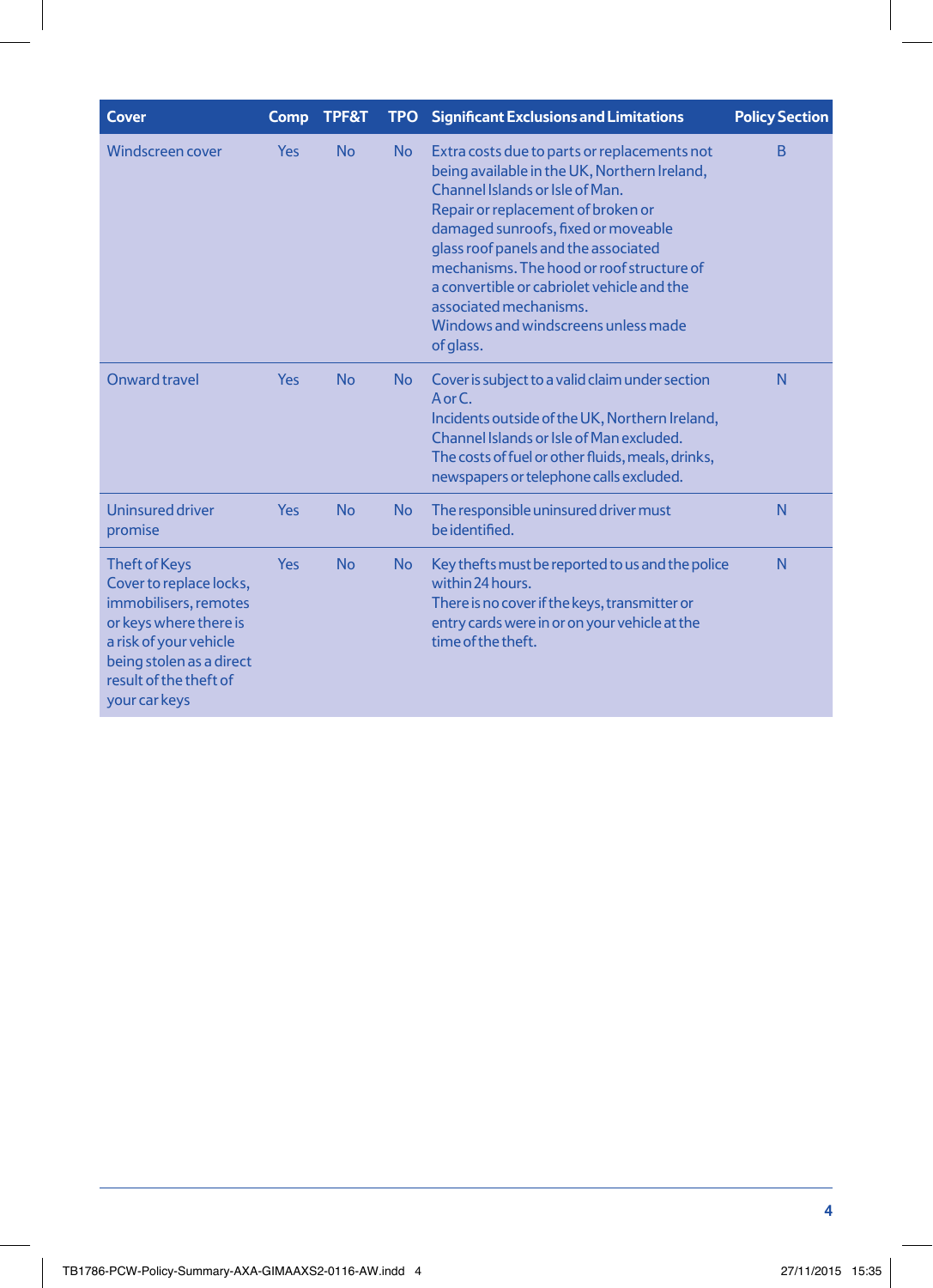# **Procedures**

### Cancellation Procedure

#### **If you cancel within the cooling-off period**

You have 14 days from when you receive your policy documents or enter into this contract, whichever is later, to notify the administrator if you want to cancel your policy. This is known as the 'cooling-off period'. You can cancel by phoning the administrator and cancellation can take effect immediately or from a later date, although it cannot be backdated to an earlier date. If cover has not yet started, the administrator will refund any premium paid in full. If cover has started, the administrator will refund your premium for the time that was left on your policy as long as you have not made a claim where the car is written off or declared a total loss.

If a total loss claim has been made in the 'cooling-off period', you must pay the full annual premium and you will not be entitled to any refund.

#### **If you cancel outside the cooling-off period**

After the cooling-off period, you can cancel this policy by phoning the administrator and cancellation can take effect immediately or from a later date, although it cannot be backdated to an earlier date.

If no claims have been made during the current period of insurance, the administrator will refund your premium for the time that was left on your policy, less its cancellation charge.

If any claim has been made during the current period of insurance, you must pay the full annual premium, plus a cancellation charge, and you will not be entitled to any refund.

#### **If we cancel**

The administrator, on our behalf, or we can cancel this policy, for a valid reason or on serious grounds, by sending you seven days notice of cancellation to your last known address.

Examples of a valid reason or serious grounds may include, but are not limited to:

- Non-payment of premium (including missed direct debit payments) that is not resolved following our reminders.
- Not providing proof of no claims discount that is not resolved following our reminders.
- Failing to comply with the policy conditions, as outlined in the policy booklet.
- Failing to cooperate and/or provide the necessary information required to enable us, or the administrator, to administer your policy, claim or investigate fraud.
- Where fraud is suspected.
- Where threatening, abusive or offensive behaviour has been used towards us or the administrator.
- Where any change you tell us about occurring during the term of your policy that alters the information on your policy documents resulting in us no longer being able to continue cover.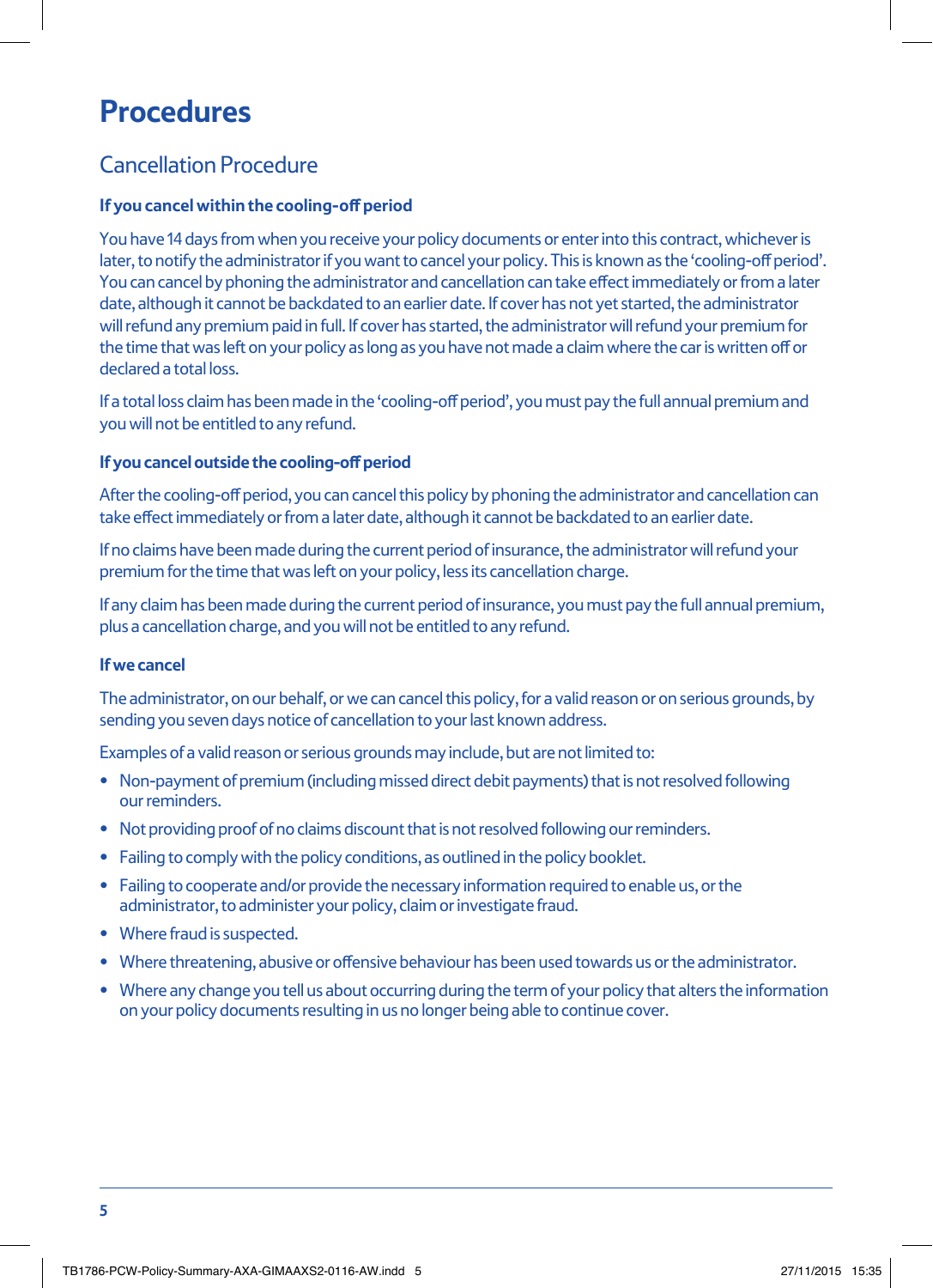If no claims have been made during the current period of insurance, the administrator will refund your premium for the time that was left on your policy, less its cancellation charge.

If any claim has been made during the current period of insurance, you must pay the full annual premium, plus a cancellation charge, and you will not be entitled to any refund.

### How to make a claim

### **Call our 24-hour UK-based Claims Line on 0345 504 5389.**

It will be useful if you have your policy number however if not, you will need to quote your registration number.

If you have comprehensive cover, telephone Tesco Glass Line on 0345 677 8888 if your windscreen or windows only are damaged.

# No Claim Discount

If your No Claim Discount is not protected and a claim is made during the period of insurance, the discount will be reduced in accordance with our step back scale shown in the table below:

| <b>Current NCD</b> | <b>NCD</b> at renewal<br>after 1 Fault claim<br>in current year | NCD at renewal<br>after 2 Fault claims<br>in current year | <b>NCD</b> at renewal<br>after 3 Fault claims<br>in current year |
|--------------------|-----------------------------------------------------------------|-----------------------------------------------------------|------------------------------------------------------------------|
| 0 Years            | 0 Years                                                         | 0 Years                                                   | 0 Years                                                          |
| 1Years             | 0 Years                                                         | 0 Years                                                   | 0 Years                                                          |
| 2 Years            | 0 Years                                                         | 0 Years                                                   | 0 Years                                                          |
| 3 Years            | 1Years                                                          | 0 Years                                                   | 0 Years                                                          |
| 4 Years            | 2 Years                                                         | 0 Years                                                   | 0 Years                                                          |
| 5 Years +          | <b>3 Years</b>                                                  | 1Years                                                    | 0 Years                                                          |

If we make a full recovery of the claim cost from a third party your No Claim Discount will be reinstated.

If you have chosen to protect your No Claim Discount, it will not be reduced provided you do not have more than two claims in the policy year (or in any three year period if you continue to renew your insurance).

If you have more claims you will have exceeded the limit for the protection to apply and your no claims discount will reduce in accordance with the step back scale shown opposite.

# What to do if you have a complaint

If you have experienced a problem in relation to your Tesco Bank Car Insurance policy, we will aim to resolve it as quickly and fairly as possible. We have the following complaints procedure which you can follow if you are dissatisfied with the service you have received.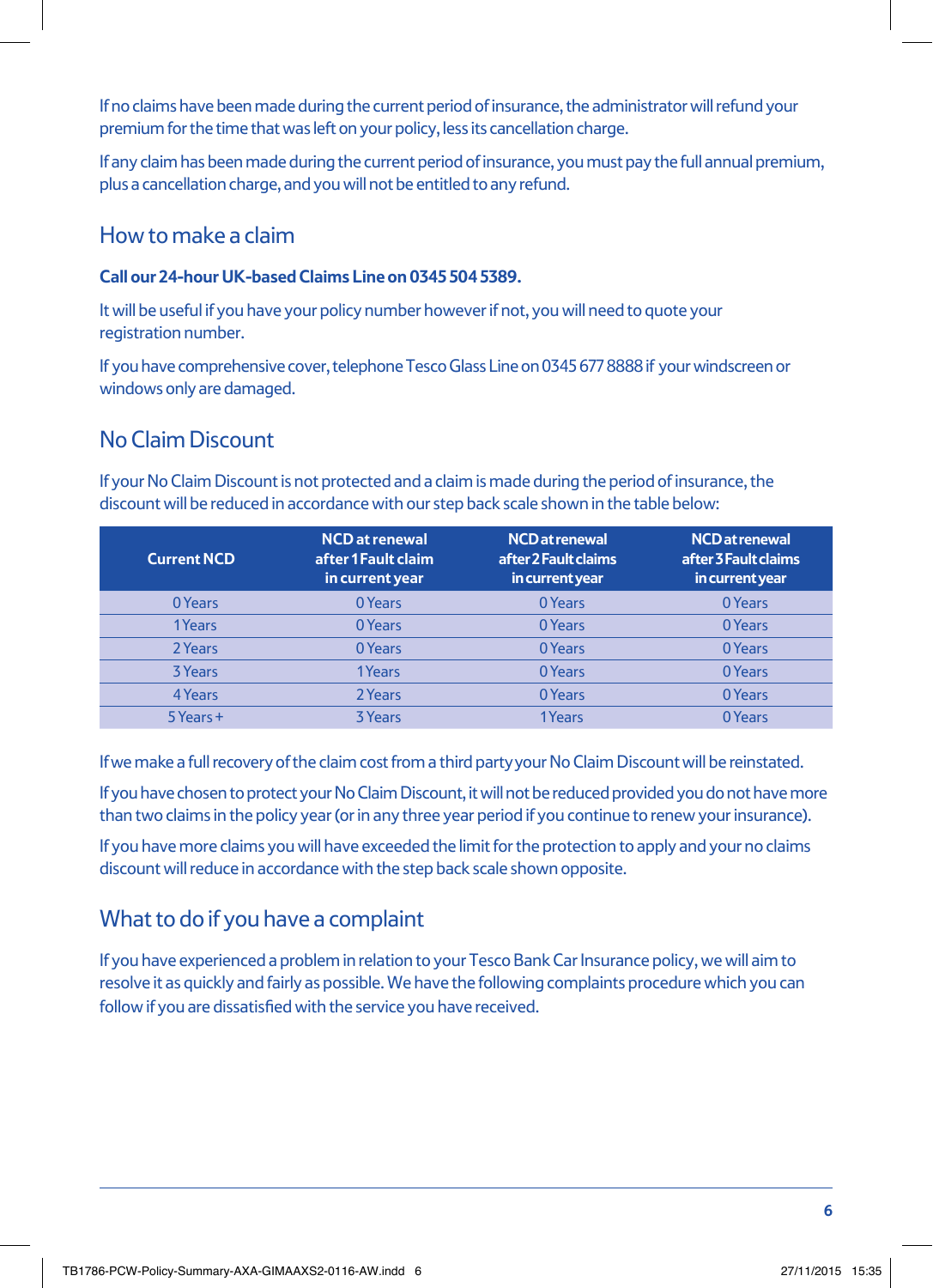#### **Step 1: Let us know**

If you have a complaint about your policy:

- Telephone Tesco Bank on 0345 673 0000; or
- Write to Tesco Bank at the address shown below: Customer Relations Manager Freepost RSJB-RYLK-JKUX Tesco Bank **Complaints** P. O. Box 277 Newcastle Upon Tyne NF<sub>12</sub> 2BU

If you have a complaint about your claim:

- Contact your claim handler first. You will find their details on any letters they have sent to you; or
- Write to the Claims Manager who will ensure that the matter is dealt with at a senior level. The address can be found on any letters that you have received. Where possible we will always aim to resolve your complaint when you first contact us, however some complaints may take longer to resolve. If for any reason you remain dissatisfied with our written response or you have not received a final response letter within 8 weeks, you should escalate the matter as outlined in Step 2.

### **Step 2: Contact the Financial Ombudsman Service**

If you are not satisfied with our final decision regarding your complaint or you have not received our final decision within eight weeks, you can write to:

Financial Ombudsman Service Exchange Tower London E14 9SR

www.financial-ombudsman.org.uk

Following the complaints procedure does not affect your legal rights.

# **Financial Services Compensation Scheme**

AXA Insurance UK plc and Ageas Insurance Limited are covered by the Financial Services Compensation Scheme (FSCS). If AXA Insurance UK plc or Ageas Insurance Limited cannot meet its liabilities you may be entitled to compensation under the scheme. You can get more information from the Financial Services Compensation Scheme at www.fscs.org.uk or by calling 0800 678 1100 or 0207 741 4100.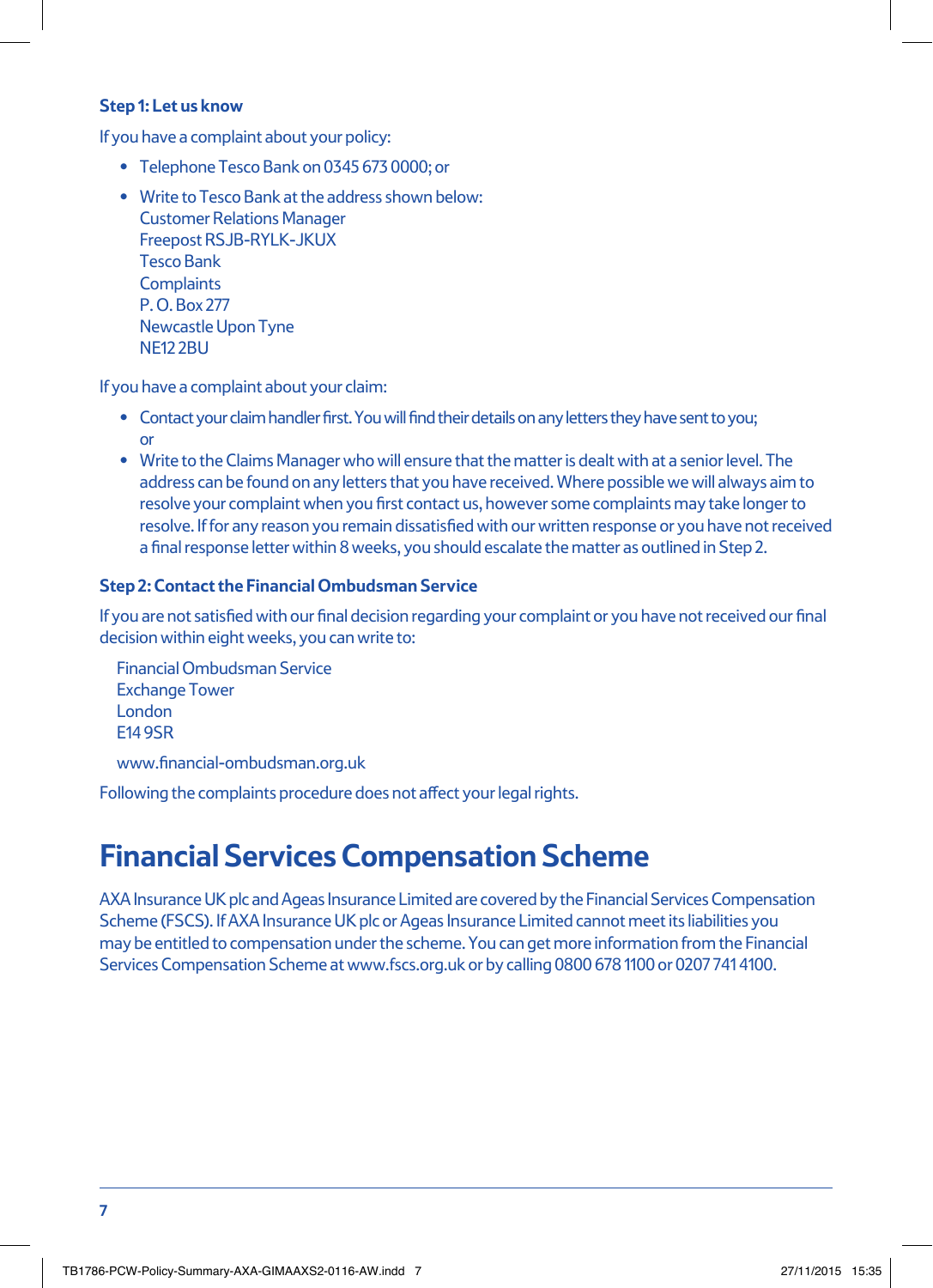# **Motor Legal Protection (Tesco Legal Guard) policy summary**

If you have purchased a Tesco Bank Car Insurance Policy which includes Motor Legal protection, or you have purchased it as an add-on, some important facts about your Motor Legal Protection (Tesco Legal Guard) policy are summarised below. This policy summary does not describe all the terms and conditions of your policy, so please take time to read the full policy wording to make sure you understand the cover provided. This summary does not form part of your contract of insurance.

### About your insurance

This policy is arranged and administered by Tesco Personal Finance plc (trading as Tesco Bank), and is provided by Arc Legal Assistance Limited and is underwritten by Ageas Insurance Limited.

### Duration of contract

The standard duration of this policy is normally 12 months from the date on which the cover starts. However, if you add this cover as part of a change to your Tesco Bank Car Insurance policy, the schedule will confirm the date your policy starts and ends.

### Insurance cover

Motor Legal Protection provides you with up to £100,000 in cover for legal costs and expenses to pursue a claim for compensation in respect of uninsured losses or personal injury arising from a road traffic accident. Cover is only provided where someone else is at fault, and your claim is more likely than not to be successful and any judgement is more likely than not to be enforced. If considered necessary Tesco Legal Guard will appoint a specialist solicitor to pursue your claim.

### Significant features and benefits

- 1. You are covered for up to £100,000 in legal costs per any one claim.
- 2. Cover is provided for legal costs to pursue damages claims arising from a road traffic accident within the EU against the person whose negligence has caused your injury, death or uninsured loss. Examples of uninsured losses include but are not limited to:
	- a. Loss of earnings,
	- b. Damage to personal items,
	- c. Alternative travel costs,
	- d. Excesses you have paid, and
	- e. Medical Costs incurred.
- 3. Cover is provided to the Policyholder, any additional insured drivers and any authorised passengers travelling in or getting into or out of the vehicle.
- 4. Access to a 24/7 European Legal and UK Tax Helpline for any private legal or taxation problem of concern to you or a member of your household.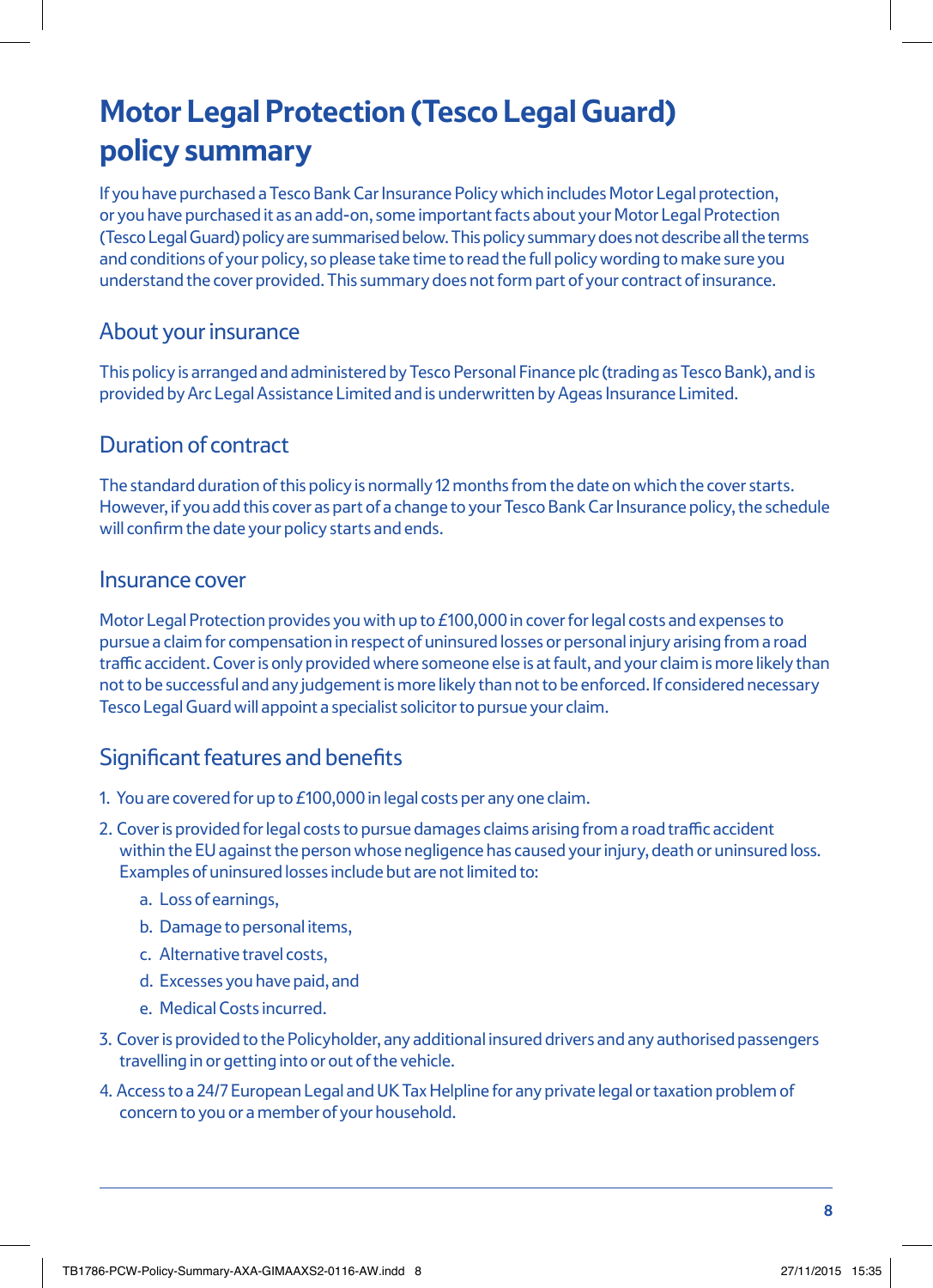### Significant limitations and exclusions

- 1. Cover only applies to incidents in the insured vehicle.
- 2. Cover only applies where your claim is more likely than not to be successful and any judgement is more likely than not to be enforced.
- 3. There is no cover for claims relating to an agreement you have entered into with another person or organisation.
- 4. Motor Legal Protection Advisers' costs must be proportionate to the benefit of the claim and agreed with Tesco Legal Guard before they are incurred.
- 5. There is no cover where the insured incident occurred before you purchased this insurance.

### Claim notification

Call the Claims helpline as shown in your Policy Schedule. We will assess the claim, and if covered send details to the adviser who will then contact you to discuss any assistance you require.

## **Cancellation**

If you cancel your policy within 14 days of you receiving the policy documentation (or from the inception date of the policy if this is later) and no claims have been made, any premium already paid will be returned. If your policy is cancelled after 14 days no refund will be provided, and if you pay your premiums by instalments, the remaining premium must be paid.

We may cancel your policy on notice for valid grounds or a serious reason, including not paying your premium promptly if you pay by monthly instalments. We will give you at least seven days' notice and there will be no refund of premiums. If you pay monthly any remaining premium must be paid in full.

If your Tesco Bank Car Insurance policy is cancelled at any time, this policy will automatically terminate.

### Complaints or comments

We hope you will be completely happy with your policy and the service provided. If you are not satisfied we would like to know and we will aim to resolve it as quickly and fairly as possible. We have the following complaint procedure which you can follow if you are dissatisfied with the service you have received.

#### **Step 1: Let us know if you have a complaint about your policy:**

- Telephone Tesco Bank on 0345 673 0000; or
- Write to Tesco Bank and send to: Customer Relations Manager Freepost RSJB-RYLK-JKUX Tesco Bank Complaints P. O. Box 277 Newcastle Upon Tyne NE12 2BU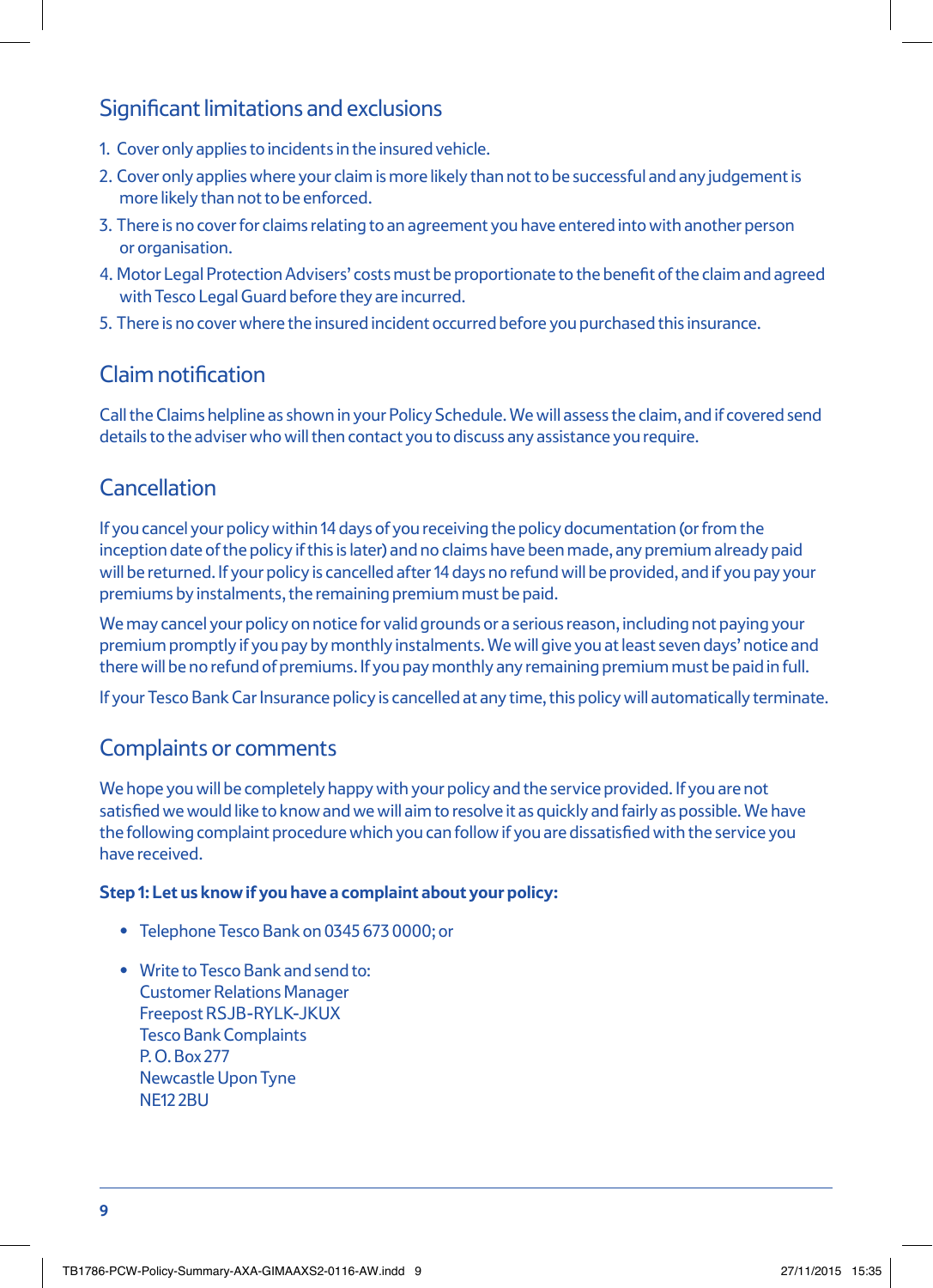#### **If you have a complaint about your claim:**

Contact your claim handler or claims manager first. You will find their details on any letters you have received.

#### **Step 2: Contact the Financial Ombudsman Service**

If you are not satisfied with our final decision regarding your complaint or you have not received our final decision within eight weeks, you may ask the Financial Ombudsman Service to review your case by contacting:

Financial Ombudsman Service Exchange Tower London E14 9SR

www.financial-ombudsman.org.uk

Tel: 0800 023 4567 or 0300 123 9 123 Fax: 0207 964 1001 Email: complaint.info@financial-ombudsman.org.uk

Following the complaints procedure or contacting the Financial Ombudsman Service at any stage of your complaint will not affect your legal rights.

# **Financial Services Compensation Scheme (FSCS)**

Arc Legal Assistance and Ageas Insurance Limited are both covered by the Financial Services Compensation Scheme (FSCS) which means that you may be entitled to compensation if Arc Legal or Ageas Insurance Limited are unable to meet their obligations to you. Further information is available at www.fscs.org.uk or by contacting the FSCS directly on 0800 678 1100.